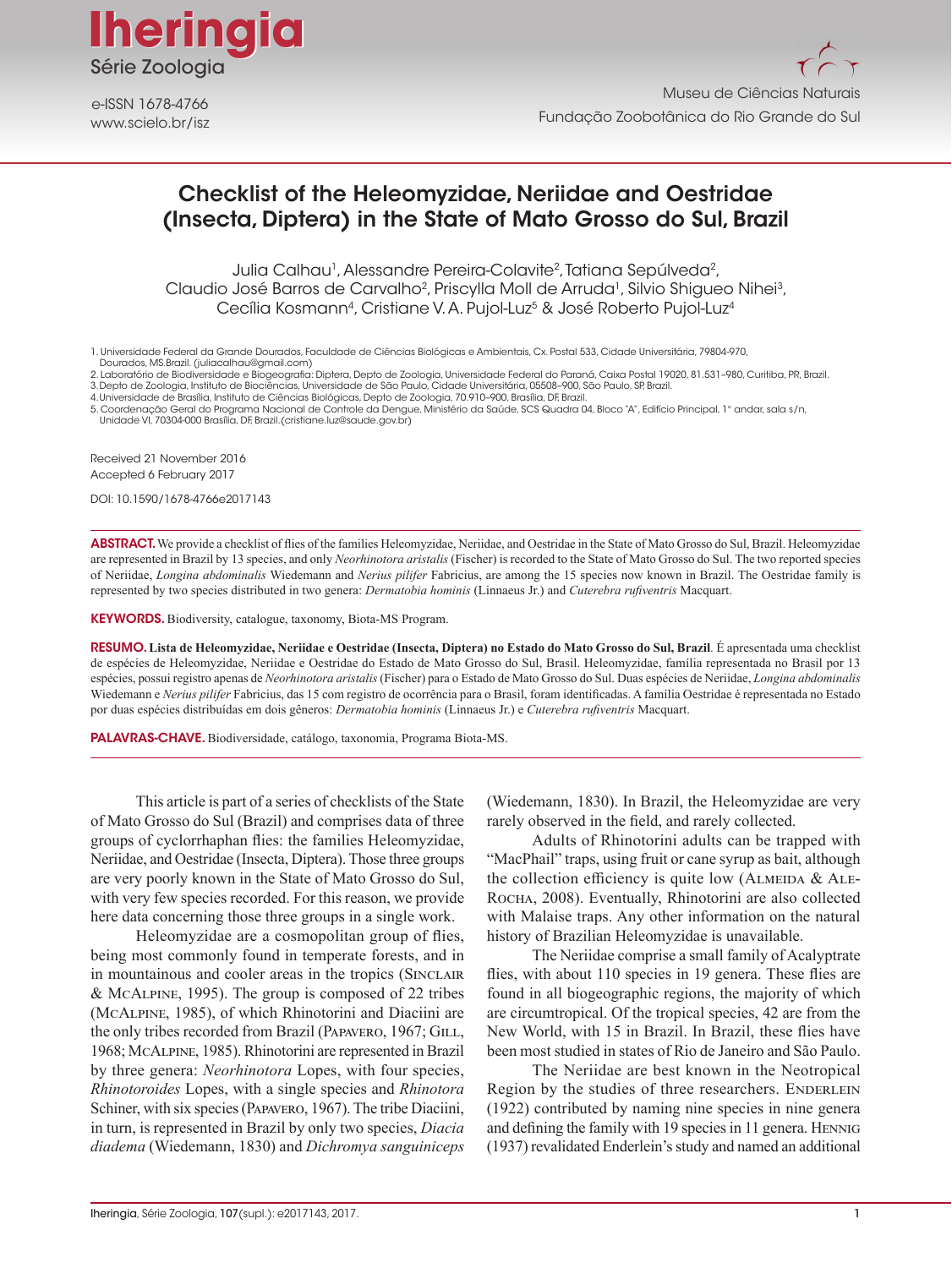nine species, providing a list of 39 species in nine genera. Finally, Aczél (1949, 1951, 1961) produced several studies including a catalog, systematic revision and a revision of American species. Aczél (1951) raises the group to the status of family and described seven species and two new genera. The most recent information about the Neriidae in the Neotropical Region is found in the catalog by STEYSKAL (1968), which includes the 15 species known from Brazil. Only two species in the family are known from the State of Mato Grosso do Sul, but to date, no study has focused on the fauna of the west-central region of Brazil.

The family Oestridae is widely distributed in the tropical region and comprises species characterized by the obligate parasitic habit of mammals (Guimarães & Papavero, 1999; Pape, 2010), causing myiasis (Guimarães & Papavero, 1999). This defines them as one of the most important dipterous group of medical and veterinary interest (Guimarães & PAPAVERO, 1999). The adults, rarely seen or collected (CATTS, 1982), are large and robust flies, their coloration varying from black to yellowish, with some metallic species (Pape, 2010). Their mouthparts are reduced or totally absent at adult stage and their life are brief, dedicated to reproduction, host seeking, and oviposition (CATTS, 1982). Approximately 190 species are distributed worldwide, and 37 of them are found in the Neotropical Region (Guimarães & Papavero, 1999). The group is divided into four subfamilies, Hypodermatinae, Gasterophilinae, Oestrinae and Cuterebrinae (Pape, 2001), the latter being distributed exclusively in the Neotropical Region (Guimarães, 1967a).

Larvae of *Dermatobia hominis* (Linnaeus Jr.) have been reported in 94% of the Brazilian municipalities (Guimarães & Papavero, 1999). In the State of Mato Grosso do Sul, the following Dipteran families were identified as *D. hominis* egg vectors: Calliphoridae, Sarcophagidae, Muscidae, Fanniidae, and Tabanidae (Gomes *et al*., 1998). Additionally, Guimarães & Papavero (1999) list also Culicidae, Simuliidae, Anthomyiidae, and ticks of the family Ixodidae.

In the present paper, we provide a checklist of the species of the families Heleomyzidae, Neriidae, and Oestridae occurring in the State of Mato Grosso do Sul.

#### MATERIAL AND METHODS

The following sources were used for this checklist to determine species that occur or are likely to occur in Mato Grosso do Sul: WIEDEMANN (1830), SCHINER (1868), Lopes (1934, 1935, 1936), Papavero (1967), Gill (1968), MCALPINE (1985), and ALMEIDA & ALE-ROCHA (2008) (for Heleomyzidae), ENDERLEIN (1922), HENNIG (1937), ACZÉL (1961), and Buck & Marshall (2004) (for Neriidae) and Guimarães (1967a,b,c), Guimarães & Papavero (1966), Gomes *et al*. (1998), Papavero (1977), Colwell *et al*. (2006), and Papavero & Guimarães (2008) (for Oestridae). Additionally, for Neriidae, we also examined material in the Coleção Entomológica 'Padre Jesus Santiago Moure' (DZUP), in the Departamento de Zoologia of the Universidade Federal do Paraná (UFPR).

## RESULTS AND DISCUSSION

#### **List of species in the State of Mato Grosso do Sul**

### HELEOMYZIDAE, RHINOTORINI *Neorhinotora aristalis* **(Fisher, 1932)**

Localities: Fazenda Murtinho, Três Lagoas. Geographic distribution: Brazil (Amazonas, Mato Grosso do Sul, Minas Gerais, Rio de Janeiro, São Paulo). Type-locality: "Fazenda Murtinho" [Holotype male deposited at Museu de Zoologia da Universidade de São Paulo, MZSP]. Ref.: Lopes (1935), Papavero (1967), Gill (1968), McAlpine (1985), ALMEIDA & ALE-ROCHA (2008).

The following species of Rhinotorini are known from adjacent Brazilian states, and might be found in the State of Mato Grosso do Sul: *Neorhinotora mutica* (Schiner, 1868); *Neorhinotora fonsecai* (Lopes, 1934); *Rhinotora diversipennis* Lopes, 1936; *Rhinotora lopesi* Guimaraes & Papavero, 1966; *Rhinotora pluricellata* Schiner, 1868; *Rhinotora salesopolitana* Guimarães & Papavero, 1966; *Rhinotora spiloptera* Guimarães & Papavero, 1966; *Rhinotora travassosi* Lopes, 1934; *Rhinotoroides bifurcata* Lopes, 1934.

### NERIIDAE, NERIINAE *Longina abdominalis* **Wiedemann, 1830**

Localities: Maracaju. Type-locality: "Brasilien". Geographic distribution: Brazil (Mato Grosso, Bahia, Minas Gerais, Espírito Santo, Mato Grosso do Sul, Rio de Janeiro to Rio Grande do Sul), Paraguay, Argentina (Misiones). Ref.: BUCK & MARSHALL (2004).

### *Nerius pilifer* **Fabricius, 1805**

Localities: Corumbá, Dois Irmãos do Buriti (Palmeiras), Miranda, and Salobra. Type-locality: "America meridionali". Geographic distribution: Mexico (Tabasco), Haiti, Costa Rica, Panama, Colombia, Venezuela, Guyana, Surinam, Brazil (Amazonas, Pará, Acre, Tocantins, Rondônia, Bahia, Mato Grosso, Goiás, Minas Gerais, Mato Grosso do Sul, São Paulo), Ecuador, Peru, Bolivia, Paraguai, Argentina (Tucumán).

Ref.: Hennig (1937), Aczél (1961), DZUP.

The following species of Neriidae are known from near Mato Grosso do Sul and are almost certainly found in the State: *Cerantichir peruana* (Hennig, 1937), distribution: Mato Grosso (east); *Glyphidops (Glyphidops) filosus* Fabricius, 1805, distribution: Mato Grosso (west); *Glyphidops (Oncopsia) limbatus* Enderlein, 1922, distribution: São Paulo (west); *Nerius terebratus* Enderlein, 1922, distribution: Paraguay (north-central); *Nerius robustus* Enderlein, 1922, distribution: Bolivia (east).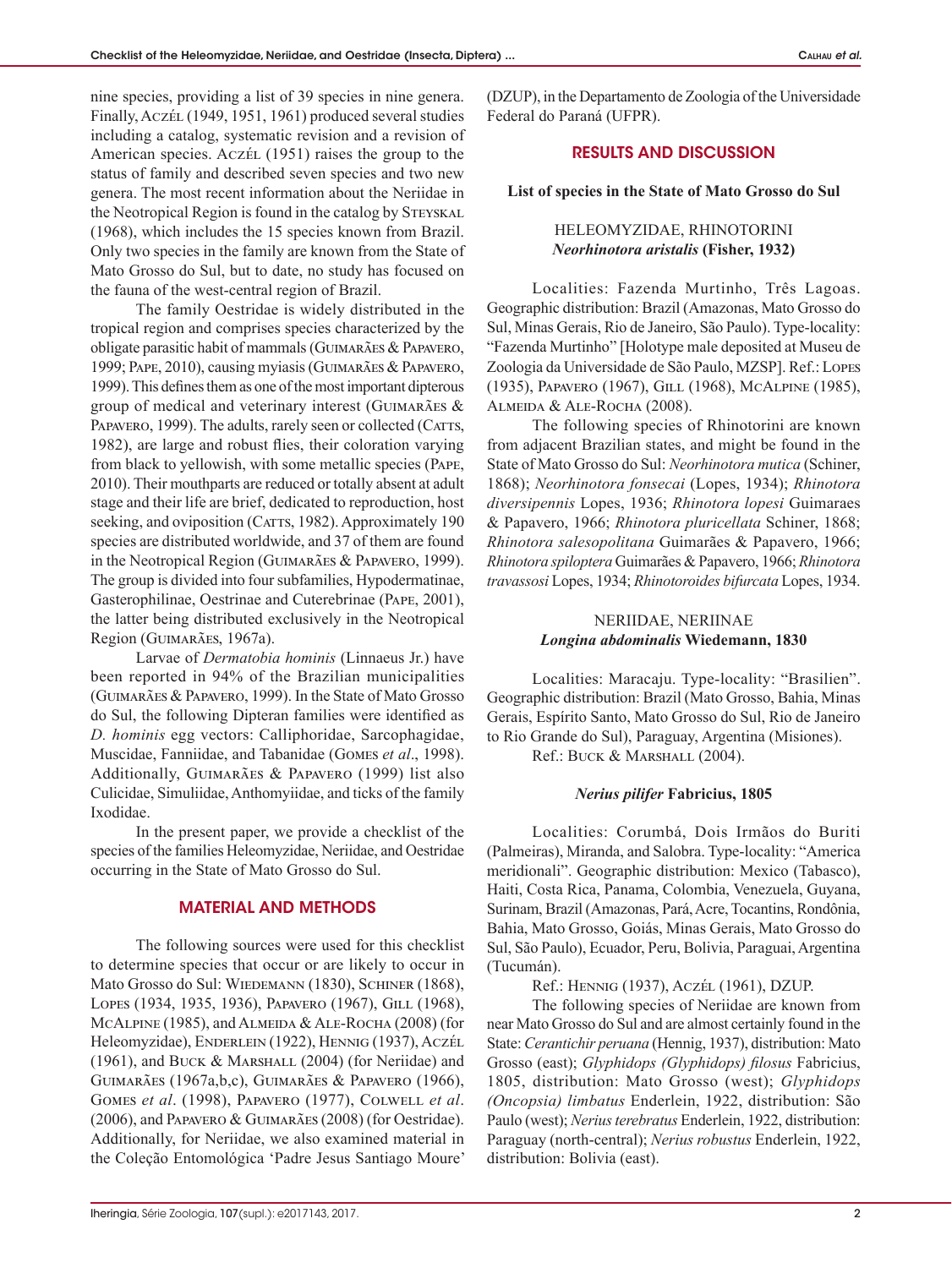### OESTRIDAE, CUTEREBRINAE *Dermatobia hominis* **(Linnaeus Jr., 1781)**

Localities: Campo Grande, in Cerrado macroregion. Type-locality: "Peru". Geographic distribution: From Mexico to northern Argentina, except Chile. Ref.: Gomes *et al*. (1996, 2002).

#### *Cuterebra rufiventris* **Macquart, 1843**

Localities: Maracaju, in Cerrado macroregion. Type-locality: Brazil, Pará. Geographic distribution: Brazil (Amazonas, Pará, Mato Grosso do Sul, Rio de Janeiro, Santa Catarina), Ecuador, Peru. Ref.: Guimarães & Papavero (1999); Colwell *et al*. (2006).

**Main research groups on Heleomyzidae, Neriidae, and Oestridae.** Heleomyzidae: in Brazil, the only specialists in the family are Drs. Nelson Papavero, Julia Calhau, and Rosaly Ale Rocha. Among the most prominent taxonomists currently working with the group in other parts of the world, Dr David McAlpine (Australian Museum, Australia) and Dr Andrzej Woznika (Wroclaw University of Environmental and Life Sciences, Poland) can be cited.

Neriidae: the only group studying taxonomy and systematics of the family Neriidae is the Laboratório de Sistemática e Biogeografia: Diptera, in the Departamento de Zoologia of the Universidade Federal do Paraná (UFPR), with Alessandre Pereira-Colavite and Tatiana Sepúlveda.

Oestridae: according to Directory of South American Dipterists (Carvalho, 2009), there are no taxonomists or systematists of Oestridae nowadays. However, there is at least one research group concerned to study the systematics of Oestridae, which is the Laboratory headed by Dr. José Roberto Pujol-Luz (Departamento de Zoologia, Instituto de Ciências Biológicas, Universidade de Brasília).

**Main collections.** Heleomyzidae: the Heleomyzidae are very rare in entomological collections in Brazil, being the Museu de Zoologia da Universidade de São Paulo (MZSP) and the Museu Nacional do Rio de Janeiro (MNRJ) the most representative museums in terms of number of specimens, including type-specimens. The Instituto Nacional de Pesquisas da Amazônia (INPA), in turn, has the largest collection of specimens of Heleomyzidae collected in Brazilian Amazon.

Neriidae: the main collections of the Diptera in Brazil comprise over 2,000 specimens in the Neriidae (and the number continues to grow; Carvalho *et al*., 2002). The collections include the DZUP, with 200 specimens, the Instituto Nacional de Pesquisas da Amazônia (INPA) has 581 specimens, the Museu Nacional of the Universidade Federal do Rio de Janeiro (MNRJ) has 28 specimens, the Museu Paranaense 'Emílio Goeldi' of Pará (MPEG) has 285 specimens and finally, the Museu de Zoologia of the Universidade de São Paulo (MZUSP) has 920 specimens. Oestridae: species of Oestridae are extremely low represented in Brazilian collections. According to Carvalho *et al*. (2002), the following institutions possess adult pinned specimens of Oestridae: Museu Nacional, Universidade Federal do Rio de Janeiro, Rio de Janeiro-RJ (MNRJ), with 61 specimens of 18 species; Museu de Zoologia da Universidade de São Paulo, São Paulo-SP (MZSP), with 32 specimens; and Departamento de Zoologia da Universidade Federal do Paraná, Curitiba-PR (DZUP), with four specimens of two species. There are also 35 specimens of four species of this family deposited in the entomological collection of the Universidade de Brasília (J. R. Pujol-Luz, pers. comm*.*).

**Main knowledge gaps in the study of Heleomyzidae, Neriidae, and Oestridae in Brazil.** As several families of Acalyptratae Diptera, Heleomyzidae are considered very problematic from the standpoint of taxonomy, with wide variation in its classification throughout its history. There is a large gap in systematics knowledge of Heleomyzidae. Phylogenetic studies with the group are unavailable, and therefore the monophyly of the family and their tribes have not been tested. Knowledge about species distribution in Brazil is also quite precarious, since most records of occurrence are concentrated in well-sampled areas like Southeast Brazil. Bionomic and behavioral studies with the Brazilian species are nonexistent, and constitute a major challenge due to the rarity of specimens in the field.

Like heleomyzids, the Neriidae of Mato Grosso do Sul are poorly known for two main reasons. First, the lack of collecting studies, in contrast to the adjacent and better studies areas that include the Amazon to the north, southeastern and southern Brazil, Paraguay, and Argentina to the south, and Peru and Bolivia to the west. Second, species in this family are difficult to identify and thus it is likely that zoological collections have specimens that remain unidentified.

Due to the parasitic habit of oestrids, the majority of the studies concerning this group are focused on medical and veterinary studies (e.g. MOYA-BORJA et al., 1993; GOMES *et al*., 1996), or on the findings of hosts carrying oestrids eggs (e.g. Brum *et al*., 1996; Gomes *et al*., 2002, 1998; Marchi *et al*., 2012; Marinho *et al*., 2003). Taxonomic studies for the Neotropical fauna were mainly published by Dr José Henrique Guimarães and Dr Nelson Papavero (Guimarães & Carrera, 1941; Guimarães, 1966, 1967a,b,c, 1971, 1984 1989; Guimarães & Papavero, 1966, 1999; PAPAVERO & GUIMARÃES, 2008). Regarding the systematics, the major publication is the Oestridae phylogeny by Pape (2001) recovering the phylogenetic relationships among the world genera of Oestridae.

Besides the major interest in Oestridae by veterinary and medical research, there is also the difficulty in collecting these flies. The maggots can only be collected in their hosts, which requires very distinct equipment and methods of collection, in comparison to free-living dipterous collection. The adults have an extremely short life, being rarely seen by specialists in the field or collected by their traps. For all these reasons, a larger collection effort covering different locations, at different periods of the year, is needed in order to better sample the diversity of the family and provide material for further systematic studies of the group.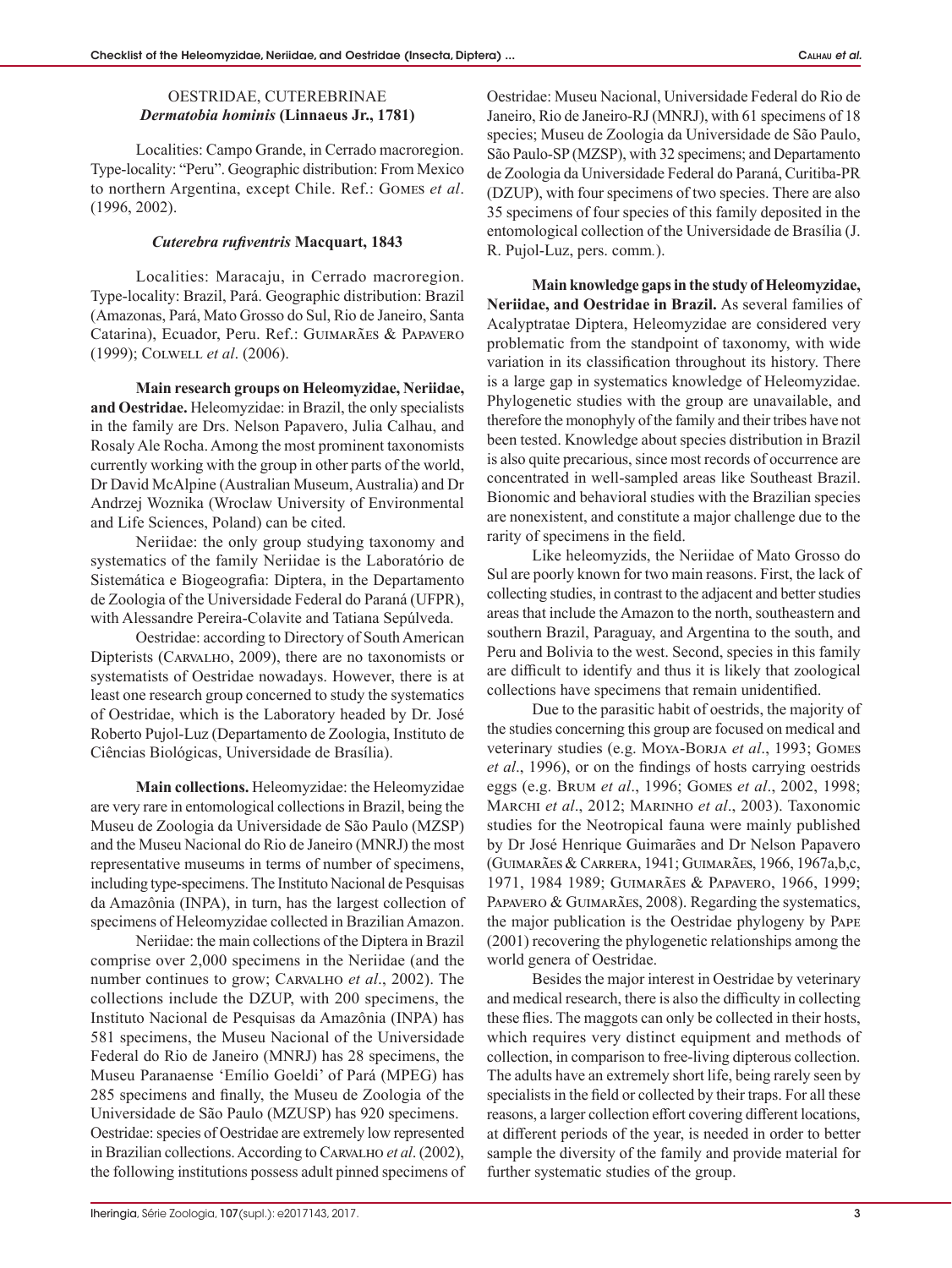**Prospects for study for the next 10 years.** Future study of the families over the next 10 years is strongly linked to the development of the SISBIOTA project for the westerncentral region of Brazil, especially in the Pantanal of Mato Grosso do Sul.

Acknowledgments. The involvement of the authors was not the same in the whole study: JCA was responsible for the Heleomyzidae data; APC, TS and CJBC prepared all the Neriidae data; while PMA, SSN, CK, CVAPL and JRPL were responsible for the Oestridae data. We thank Fundação de Apoio ao Desenvolvimento do Ensino, Ciências e Tecnologia do Estado de Mato Grosso do Sul (Fundect) and Superintendência de Ciências e Tecnologia do Estado de Mato Grosso do Sul (Sucitec/MS) for the invitation to participate in this special issue of Iheringia, Série Zoologia and financial support for publication. This study is part of the SISBIOTA project with financial support from Conselho Nacional de Desenvolvimento Científico e Tecnológico (CNPq) (Proc. #563256/2010-9) and Fundação de Amparo a Pesquisa do Estado de São Paulo (FAPESP) (Proc. #2010/52314-0). JCA thanks FAPESP for the PhD scholarship (Proc. No. 2009/07803-6). APC, TS and CJBC thank the Conselho Nacional de Desenvolvimento Científico e Tecnológico (CNPq) for the research grants (APC proc. #140754/2011–3; TS proc. #130370/2011–8; CJBC proc. #304713/2011–2). We would like to thank James J. Roper for translating the Neriidae part from the original Portuguese. PMA thanks FAPESP for the Master's scholarship (Proc. #2012/9256-5). CK and CVAPL thank the following financial supports: CNPq, FAPDF, Coordenação de Aperfeiçoamento de Pessoal de Nível Superior (CAPES), and Financiadora de Estudos e Projetos (FINEP).

#### **REFERENCES**

- Aczél, M. L. 1949. Catálogo de la Familia de las «Tylidae» (Calobatidae + Micropezidae + Neriidae, Diptera) en la Region Neotropical. **Acta Zoológica Lilloana 8**:309-389.
- Aczél, M. L. 1951. Morfologia externa y division sistemática de las «Tanypezidiformes» com sinopsis de las espécies argentinas de «Tylidae» («Micropezidae») y «Neriidae» (Dipt.). **Acta Zoológica Lilloana 11**:483-589.
- Aczél, M. L. 1961. A Revision of American Neriidae (Diptera, Acaliptratae). **Studia Entomologica 4**:257-346.
- Almeida, J. C. & Ale-Rocha, R. 2008. Taxonomic review of *Neorhinotora* Lopes 1934 (Diptera, Heleomyzidae). **Zootaxa 1936**:40-58.
- Brum, J. G. W.; Vianna, E. E. S.; Gentilini, F. & Pinto, L. S. 1996. *Fannia punctipennis* (Diptera: Fanniidae), vetor de ovos de *Dermatobia hominis* (Oestridae: Cuterebridae) em Pelotas, RS. **Revista Brasileira de Parasitologia Veterinária 5**(1):59-60.
- Buck, M. & Marshall, S. A. 2004. A review of the genus *Longina*  Wiedemann, with descriptions of two new species (Diptera, Neriidae). **Studia Dipterologica 11**(1):23-32.
- Carvalho, C. J. B. 2009. **Directory of South American Dipterists.** Available at: <http://zoo.bio.ufpr.br/diptera/south/index.html>.
- Carvalho, C. J. B. de; Couri, M. S.; Toma, R.; Rafael, J. A.; Harada, A. Y.; Bonatto, S. R.; Henriques, A. L. & Gastal, H. A. de O. 2002. Principais coleções brasileiras de Diptera: histórico e situação atual, 37- 52. *In*: Costa, C.; Vanin, S. A.; Lobo, J. M. & Melic, A. eds. **Proyecto de Red Iberoamericana de Biogeografia y Entomologia Sistemática** (PrIBES). Monografías Tercer Milenio, vol. 2. Zaragoza SEA. 329p.
- CATTS, E. P. 1982. Biology of the New World bot flies: Cuterebridae. Annual **Review of Entomology 27**:313-338.
- Colwell, D. D.; Hall, M. J. R. & Scholl, P. J. 2006. **The Oestrid Flies: Biology, host-parasite relationships, impact and management**. Cambridge, CAB International. 376p.
- Enderlein, G. 1922. Klassifikation der Micropeziden. **Archiv für Naturgeschichte (A) 88**:140-229.
- Gill, G. D. 1968. Family Heleomyzidae. *In*: Papavero, N. ed. **A Catalogue of Diptera of the Americas South of the United States.** São Paulo, Departamento de Zoologia, Secretaria da Agricultura, p. 1-13.
- Gomes, A.; Honer, M. R. & Silva, R. I. 1996. Intensidade parasitária de larvas de *Dermatobia hominis* (L. Jr. 1781) (Diptera: Cuterebridae) em bovinos de diferentes raças criadas extensivamente na região de cerrado em Mato Grosso do Sul. **Revista Brasileira de Parasitologia Veterinária 5**:103-106.
- Gomes, A.; Honer, M. R.; Koller, W. W. & da Silva, R. L. 1998. Egg carriers of *Dermatobia hominis* (L. Jr. 1781) (Diptera: Cuteribridae [Cuterebridae]) in a Brazilian savanna area, Mato Grosso do Sul State, Brazil. **Revista Brasileira de Parasitologia Veterinária 7**(1):37-40.
- Gomes, P. R.; Koller, W. W.; Gomes, A.; Carvalho, C. J. B. & Zorzatto, J. R. 2002. Dípteros faniídeos vetores de ovos de *Dermatobia hominis* em Campo Grande, Mato Grosso do Sul. **Pesquisa Veterinária Brasileira 22**(3):114-118.
- Guimarães, J. H. 1966. Nota sobre os hábitos dos machos de *Dermatobia hominis* (Linnaeus, Jr.) (Diptera, Cuterebridae). **Papéis Avulsos do Departamento de Zoologia 18**(25):277-279.
- Guimarães, J. H. 1967a. Family Cuterebridae. *In*: Papavero, N. ed. **A Catalogue of Diptera of the Americas South of the United States.** São Paulo, Departamento de Zoologia, Secretaria da Agricultura, p. 1-11.
- Guimarães, J. H. 1967b. Family Gasterophilidae. *In*: Papavero, N. ed. **A Catalogue of Diptera of the Americas South of the United States.** São Paulo, Departamento de Zoologia, Secretaria da Agricultura, p. 1-4.
- Guimarães, J. H. 1967c. Family Oestridae. *In*: Papavero, N. ed. **A Catalogue of Diptera of the Americas South of the United States.** São Paulo, Departamento de Zoologia, Secretaria da Agricultura, p. 1-4.
- Guimarães, J. H. 1971. Note on the hosts of Neotropical Cuterebrini (Diptera, Cuterebridae) with new records from Brazil. **Papéis Avulsos de Zoologia 25**(10):89-94.
- Guimarães, J. H. 1984. New genera and species of Neotropical Cuterebridae (Diptera, Cyclorrhapha). **Revista Brasileira de Entomologia 28**(1):23- 27.
- Guimarães, J. H. 1989. Revision of the Subfamily Rogenhoferinae *Stat-Nov* (Diptera, Cuterebridae). **Memórias do Instituto Oswaldo Cruz 84**(4):255-261.
- Guimarães, J. H. & Papavero, N. 1966. A tentative annotated bibliography of *Dermatobia hominis* (Linnaeus, Jr.) (Diptera, Cuterebridae). **Arquivos de Zoologia do Estado de São Paulo 14**(4):223-294.
- Guimarães, J. H. 1999. **Myiasis in Man and Animals in the Neotropical Region; Bibliographic Database**. São Paulo, Plêiade. 308p.
- Guimarães, J. H.; Papavero, N. & Prado, A. P. 1983. As miíases na região Neotropical (Identificação, biologia, bibliografia). **Revista Brasileira de Zoologia 1**:239-416.
- Guimarães, L. R. & Carrera, M. 1941. Contribuição ao conhecimento dos cuterebrídeos do Brasil. **Arquivos de Zoologia do Estado de São Paulo 3**:1-12.
- Hennig, W. 1937. Übersicht über die Arten der Neriiden und über die Zoogeographie dieser Acalyptraten-Gruppe (Diptera). **Stettiner Entomologische Zeitung 98**:240-280.
- Lopes, H. S. 1934. Nota prévia sobre alguns Rhopalomeridae (Dipt.). **Revista de Entomologia 4**:517.
- Lopes, H. S. 1935. A sub-família Rhinotorinae Williston (Dipt.– Rhopalomeridae). **Arquivos do Instituto de Biologia Vegetal 2**(1):19- 26.
- Lopes, H. S. 1936. Sôbre duas espécies brasileiras de *Rhinotora* Schiner (Dipt. Rhopalomeridae). **Revista de Entomologia 6**(1):106-109.
- Marchi, M. J.; Pereira, P. A.; Menezes, R. M. T. & Tubaki, R. M. 2012. New records of mosquitoes carrying *Dermatobia hominis* eggs in the State of São Paulo, Southeastern Brazil. **Journal of the American Mosquito Control Association 28**(2):116-118.
- Marinho, C. R.; Barbosa, L. S.; Azevedo, A. C. G.; Queiroz, M. M. C.; Valgode, M. A. & Coelho, V. M. A. 2003. *Hemilucilia segmentaria* (Fabricius, 1805) (Diptera: Calliphoridae) as new biological vector of eggs of *Dermatobia hominis* (Linnaeus Jr., 1781) (Diptera: Oestridae) in Reserva Biológica do Tinguá, Rio de Janeiro, Brazil. **Memórias do Instituto Oswaldo Cruz 98**(7):937-938.
- McAlpine, D. K. 1985. The Australian genera of Heleomyzidae (Diptera: Schizophora) and a reclassification of the family into tribes. **Records of the Australian Museum 36**(5):203-251.
- Moya-Borja, G. E.; Muniz, R. A.; Sanavria, A.; Gonçalves, L. C. B. & Rew, R. S. 1993. Therapeutic and persistent efficacy of doramectin against *Dermatobia hominis* in cattle. **Veterinary Parasitology 49**:85- 93.
- Papavero, N. 1967. Family Rhinotoridae. *In*: Papavero, N. ed. **A Catalogue of Diptera of the Americas South of the United States.** São Paulo, Departamento de Zoologia, Secretaria da Agricultura, p. 1-4.